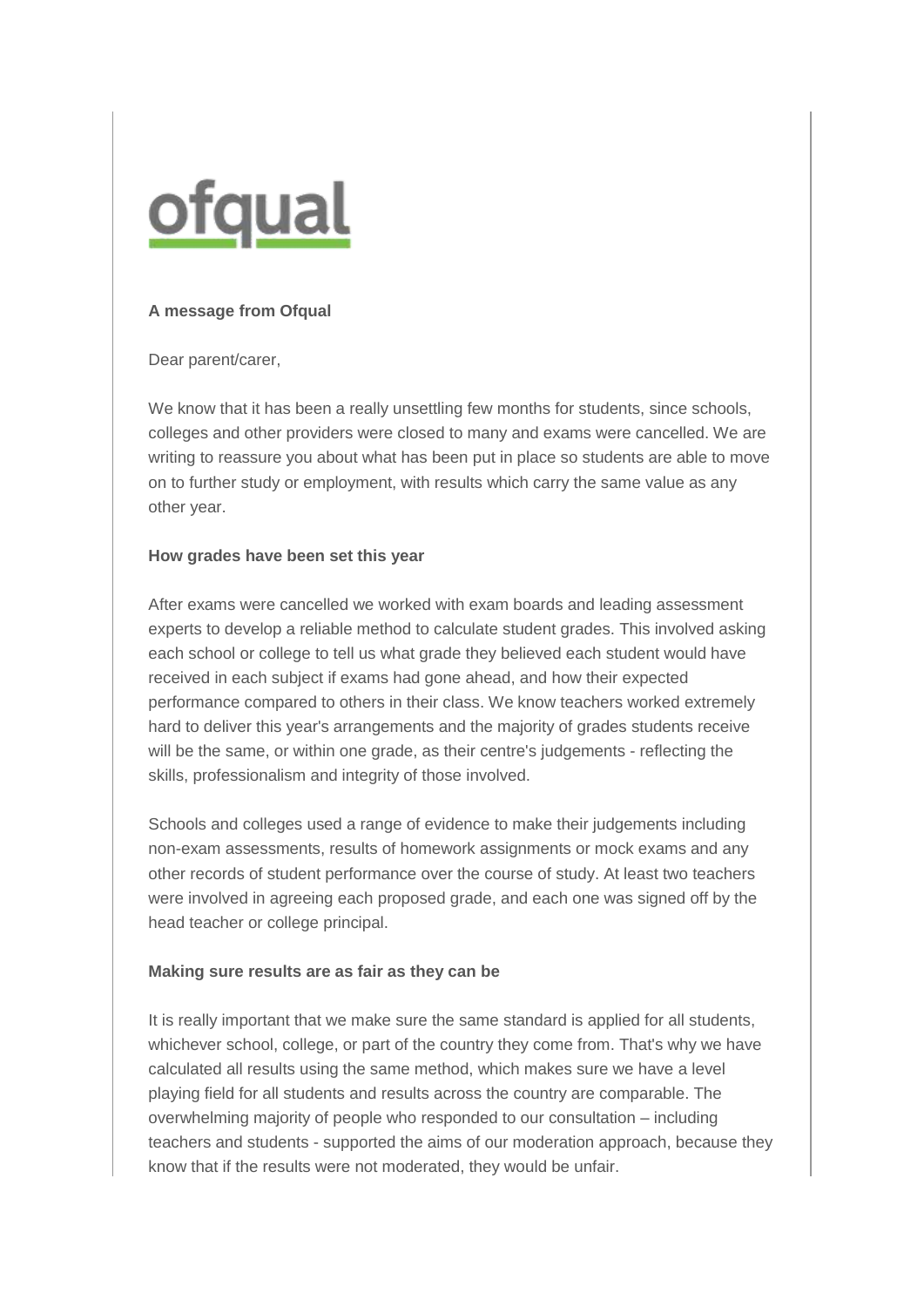This means that this year's results will have the same value as in any other year. Students, universities, colleges and employers can have confidence in the results allowing the class of 2020 to compete fairly with students from previous and future years.

Despite some reports, you can be assured that the moderation process does not mean a blanket reduction in the grades that teachers put forward. Adjustments will vary across schools and colleges, and in different subjects, and will only be made where the evidence supports them.

The grades awarded will be based either entirely on the teachers' judgements, or on a combination of their judgements and the statistical moderation. Where the moderation process finds that a school or college has over or under-estimated the likely number of students achieving a grade, the students who are moved up or down a grade are those the centre felt were closest to the grade boundary. No grade is being awarded purely on the basis of statistics.

Although the process of moderation is essential to ensure results are as fair as they can be, there is nothing fair about the fact that Covid-19 has denied young people this year the chance to demonstrate their skills in an exam. For that reason, where possible we have made decisions that work in students' favour and overall results will be more lenient.

Of course, we can never know for sure how an individual student might have performed in their exams. Universities and colleges understand this, and many have committed to showing flexibility in their admissions decisions. Overall we believe these results will be as fair as they possibly can be in the absence of exams.

## **Appeals and complaints**

The vast majority of students are going to receive grades that are fair and that will enable them to progress to their next stage. However we know there are some students and families who may want to appeal their grade. If this is the case, you should speak to your child's school or college. Schools or colleges have to be the ones that submit appeals, and will do so if they believe there has been an error or that the moderation process has not produced a reliable result.

We have published a [guide on our website](http://edu15.sprintsend.co.uk/b1/el.php?SID=2396436&STATID=250&LID=463&FID=H) to help students and their families understand how appeals will operate this summer. This includes information on complaints about potential bias or discrimination. We believe such complaints will be rare, but they will need to be taken very seriously.